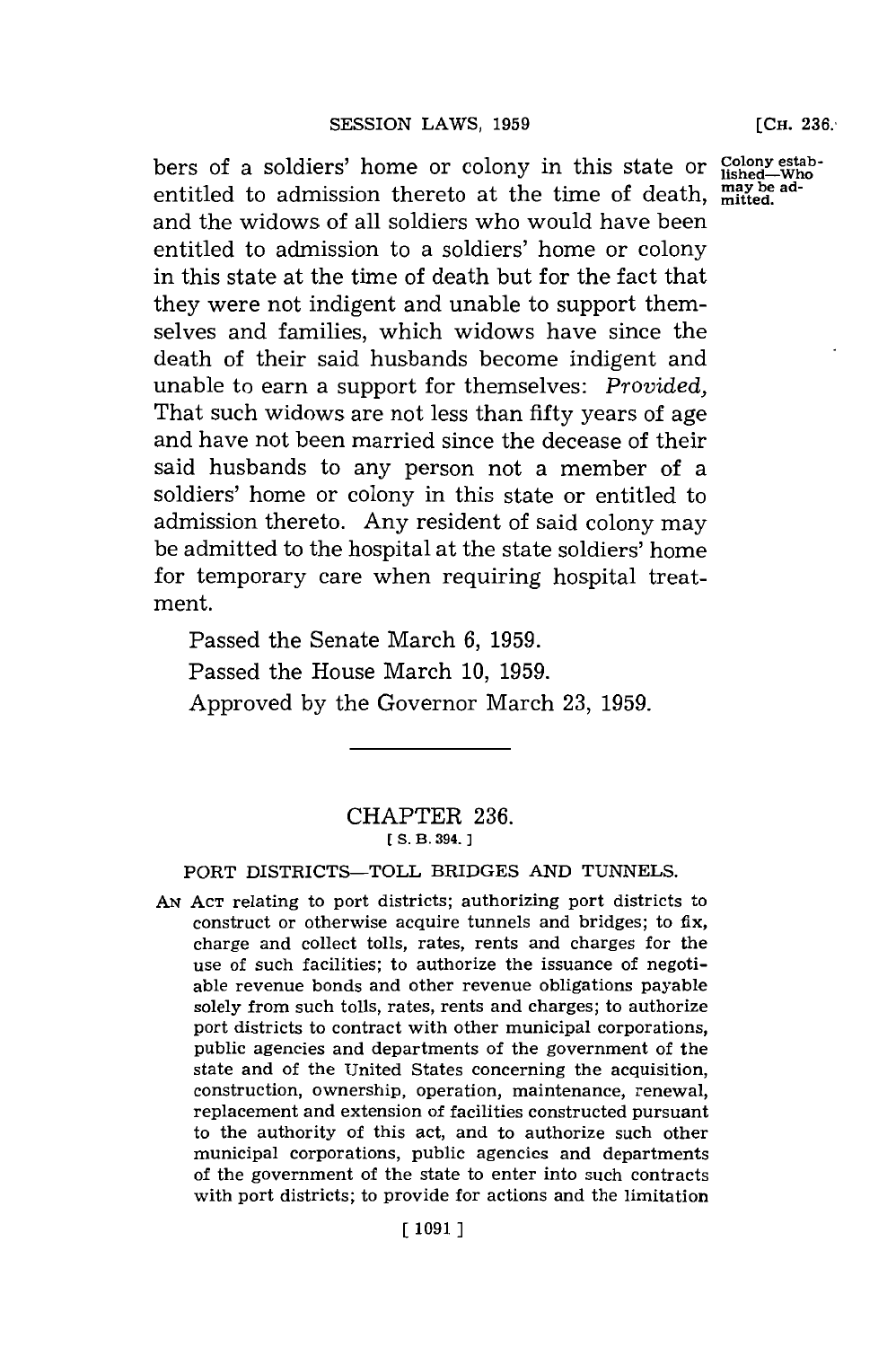**thereof; to exempt facilities constructed or acquired pursuant to the authority of this act from taxation; to provide for violations; to provide for penalties and to provide a validity clause.**

## *Be it enacted by the Legislature of the State* of *Washington:*

**Toll bridges.** SECTION 1. In addition to all other powers tunnels au-<br>thorized— granted to port districts, any such district may,  $\text{Hghway}$  approaches. with the consent of the state highway commission, acquire **by** condemnation, purchase, lease or gift, and may construct, reconstruct, maintain, operate, furnish, equip, improve, better, add to, extend and lease to others in whole or in part and sell in whole or in part any one or more of the following port projects, within or without or partially within and partially without the corporate limits of the district whenever the commission of the district determines that any one of more of such projects are necessary for or convenient to the movement of commercial freight and passenger traffic a part of which traffic moves to, from, or through the territory of the said district, to wit:

**(1)** Toll bridges;

(2) Tunnels under or upon the beds of any river, stream or other body of water, or through mountain ranges, and

In connection with the acquisition or construction of any one or more of such projects said port districts may, with the consent of the state highway commission, further acquire or construct, maintain, operate or improve limited or unlimited access highway approaches of such length as the commission of such district may deem advisable to provide means of interconnection of such facilities with public highways and of ingress and egress to any such project, including plazas and toll booths, and to construct and maintain under, along, over or across any such project telephone, telegraph or electric transmission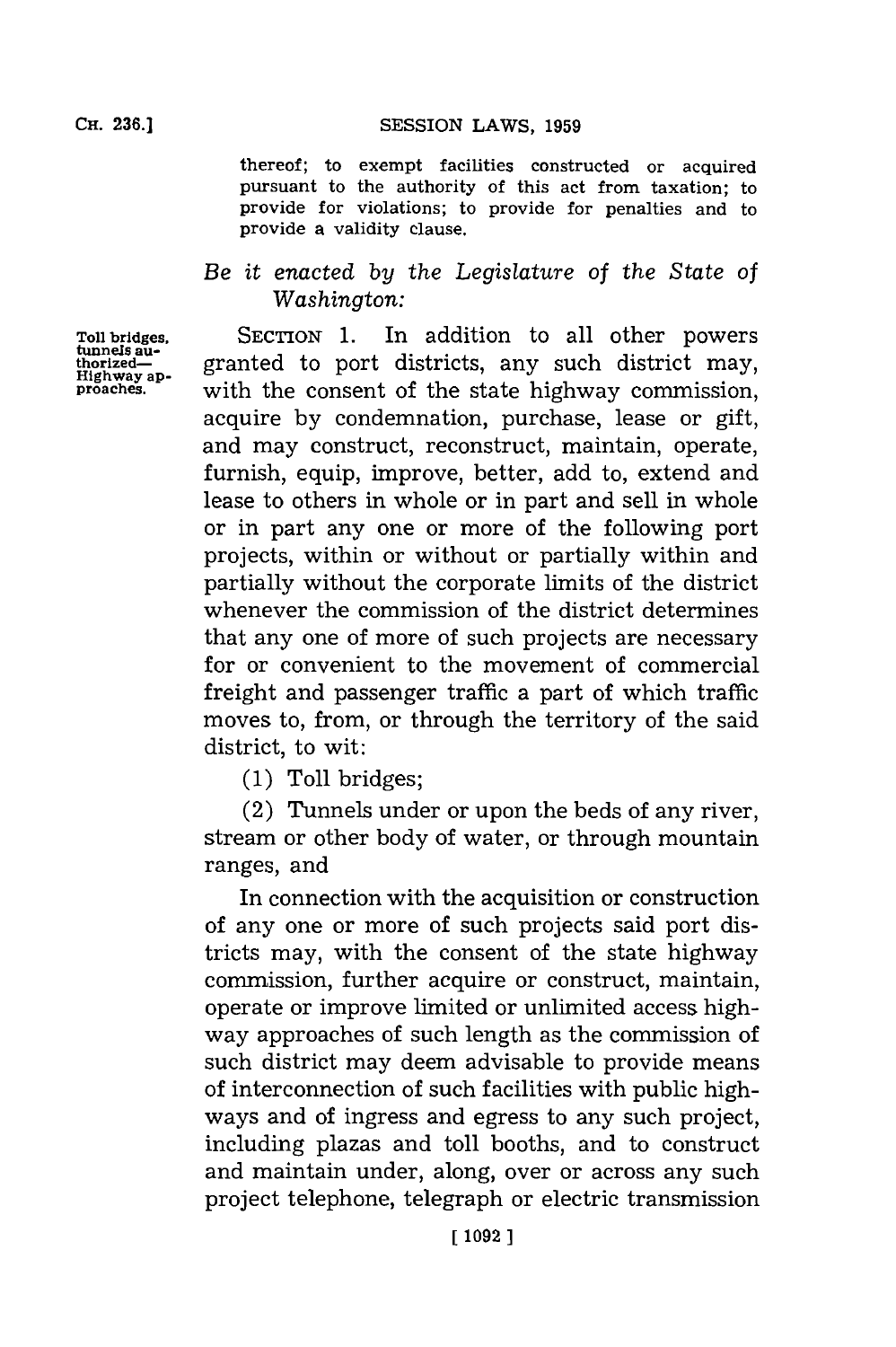**(CH. 236.**

wires and cables, fuel lines, gas transmission lines or mains, water transmission lines or mains, and other mechanical equipment not inconsistent with the appropriate use of such project, all for the purpose of obtaining revenues for the payment of the cost thereof.

SEC. 2. The district shall have the power to enter contracts for<br>a contract or contracts for the use of said pro- --Regulations into a contract or contracts for the use of said projects, their approaches and equipment and from time **versies.** to time to amend such contracts, with persons and with private and public corporations, and **by** said contracts to give such persons or corporations the right to use said projects, their approaches and equipment for the transmission of power for telephone and telegraph lines, for the transportation of water, gas, petroleum, and other products, for railroad and railway purposes, and for any other purpose to which the same may be adapted: *Provided,* That no such contract shall be for a period longer than ninety-nine years, and that the projects shall be put to the largest possible number of uses consistent with the purposes for which such projects are constructed.

In making such contract or contracts and providing for payments and rentals thereunder the port district shall determine the value of the separate and different uses to which the projects are to be put and shall apportion the annual rentals and charges as nearly as possible according to the respective values of such uses. No such contract shall be made with any person or corporation unless and until such person or corporation shall bind himself or itself to pay as rental therefor an amount determined **by** the port district and specified in the contract which shall be a fair and just proportion of the total amount required to pay interest on the bonds provided for in this act, plus a just proportion of the amount necessary for their retirement, and plus the cost of

**-Contro-**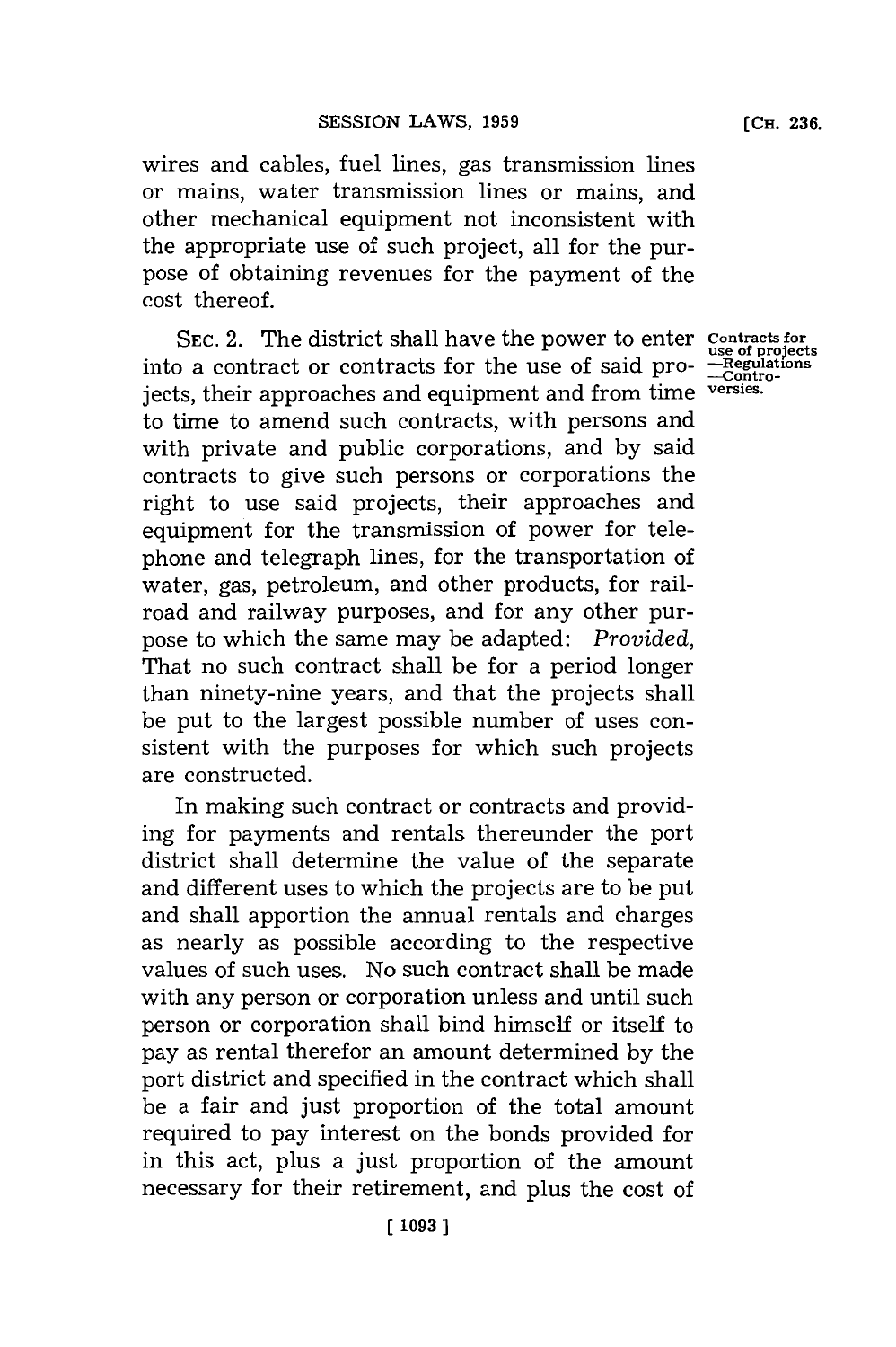**CH. 236.]**

maintenance of the projects, their approaches and equipment.

The port district may require any of such contracts to be entered into before beginning the construction of said projects or before the expenditure of funds under the provisions of this act if in its judgment it is deemed expedient.

There shall be no monopoly of the use of said projects, and their approaches **by** any one use, or **by** any person or corporation, private or public, in respect to the several uses, and the port district may continue to make separate, additional, and supplemental contracts for one or more uses until in the judgment of said port district the capacity of the projects and approaches for any such use has been reached. When such capacity has been reached contracts for the use of said projects shall be given preference in regard to such uses according to the public interest as determined **by** the port district, and subsequent contracts shall be subject to all existing and prior contracts. The port district shall have the power to prescribe regulations for the use of such facilities **by** the parties to contracts for such use, or any of them, and to hear and determine all controversies which may arise between such parties, under such rules as the port district may from time to time promulgate; and all contracts shall expressly reserve such power to the port district.

**Revenue bonds and notes-Authorized -upses -Sale, ma- turity. cost.**

SEC. **3.** Whenever any port district shall determine to acquire or construct any one or more projects authorized under the provisions of this act, the commission of such district shall have the power and is authorized to issue negotiable revenue bonds and notes from time to time in one or more series or instalments in such principal amount as, in the opinion of the commission, shall be necessary to provide sufficient money for the acquisition, construction, reconstruction, extension or improvement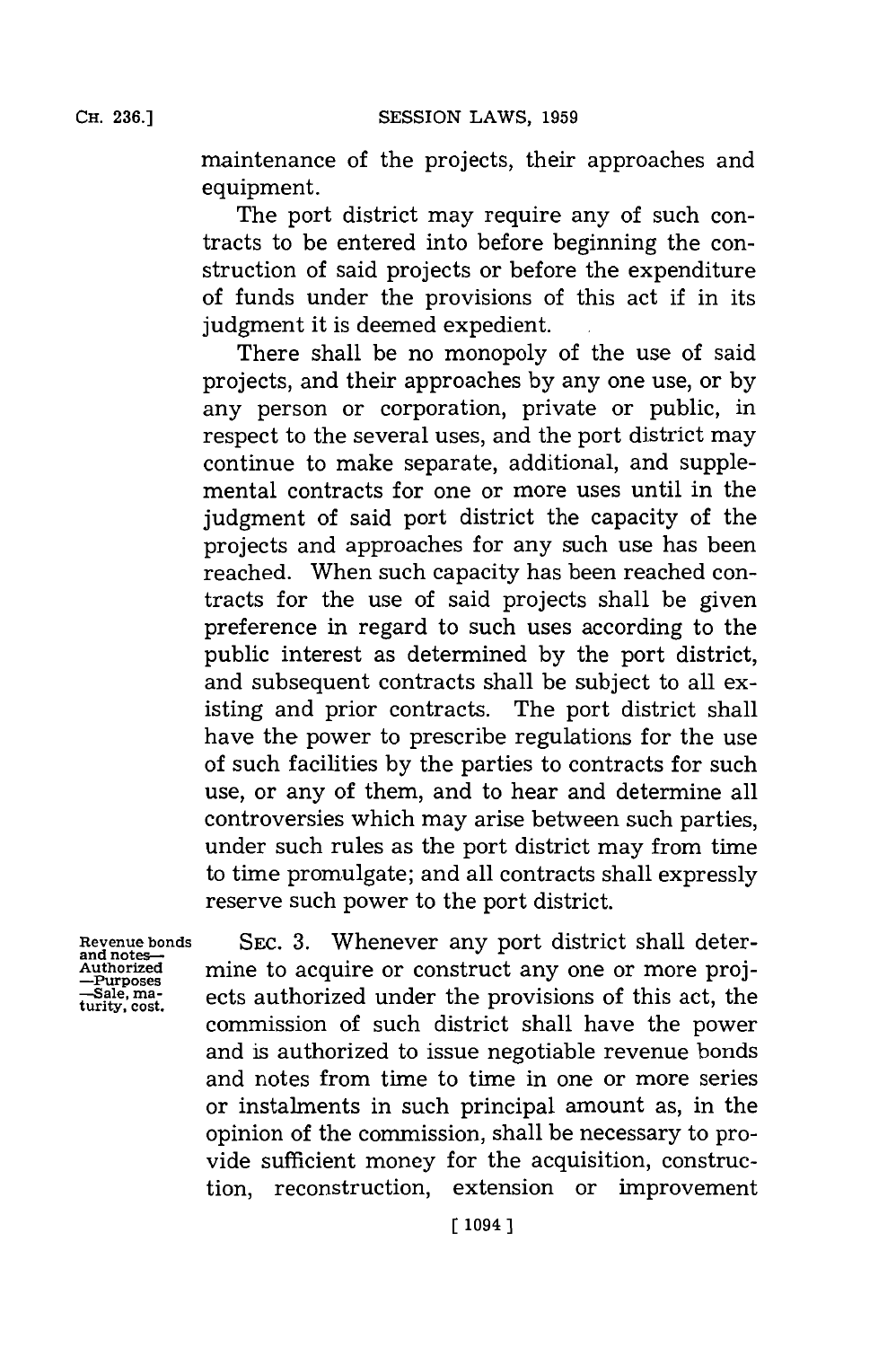thereof as set forth in section **1** of this act, including engineering, inspection, legal and financial fees and costs, working capital, interest on such bonds and notes during construction and for a reasonable period thereafter, establishment of reserves to secure such bonds and notes and all other expenditures of such district incidental, necessary or convenient to the establishment of such projects on a sound financial basis, and to issue negotiable revenue bonds and notes for the purpose of renewing or refunding such outstanding bonds and notes in whole or in part at or prior to maturity. **All** such revenue bonds or notes and coupons thereto attached shall be negotiable instruments within the meaning and purposes of the negotiable instruments law and shall be sold **by** the commission in such manner and for such price as the commission deems for the best interests of the district: *Provided,* That the aggregate cost to maturity of the moneys received for an issue, series, or instalment of such bonds or notes, exclusive of redemption premiums, shall not exceed six percent per annum, and the commission may provide in any contract for the construction or acquisition of all or any part of a project or projects or for the additions or betterments thereto or extensions or improvements thereof that payment therefor shall be made only in such revenue bonds or notes: Pro*vided further,* That any revenue bonds issued under the authority of this act shall have a final maturity not to exceed forty years from date of issue.

SEC. 4. Revenue bonds and notes may be issued **Bonds** and by one or more resolutions and may be secured by  $\frac{\text{lution}-\text{Se-}}{\text{curity}-\text{Form}}$ <br>trust agreement by and between the district and one interest, paytrust agreement **by** and between the district and one **mnet, pay**or more corporate trustees, depositories, or fiscal agents, which may be any trust company or state or national bank having powers of a trust company within or without the state of Washington. Such bonds or notes shall bear such date or dates, mature

notes-Reso-<br>
lution-Se-<br>
curity-Form,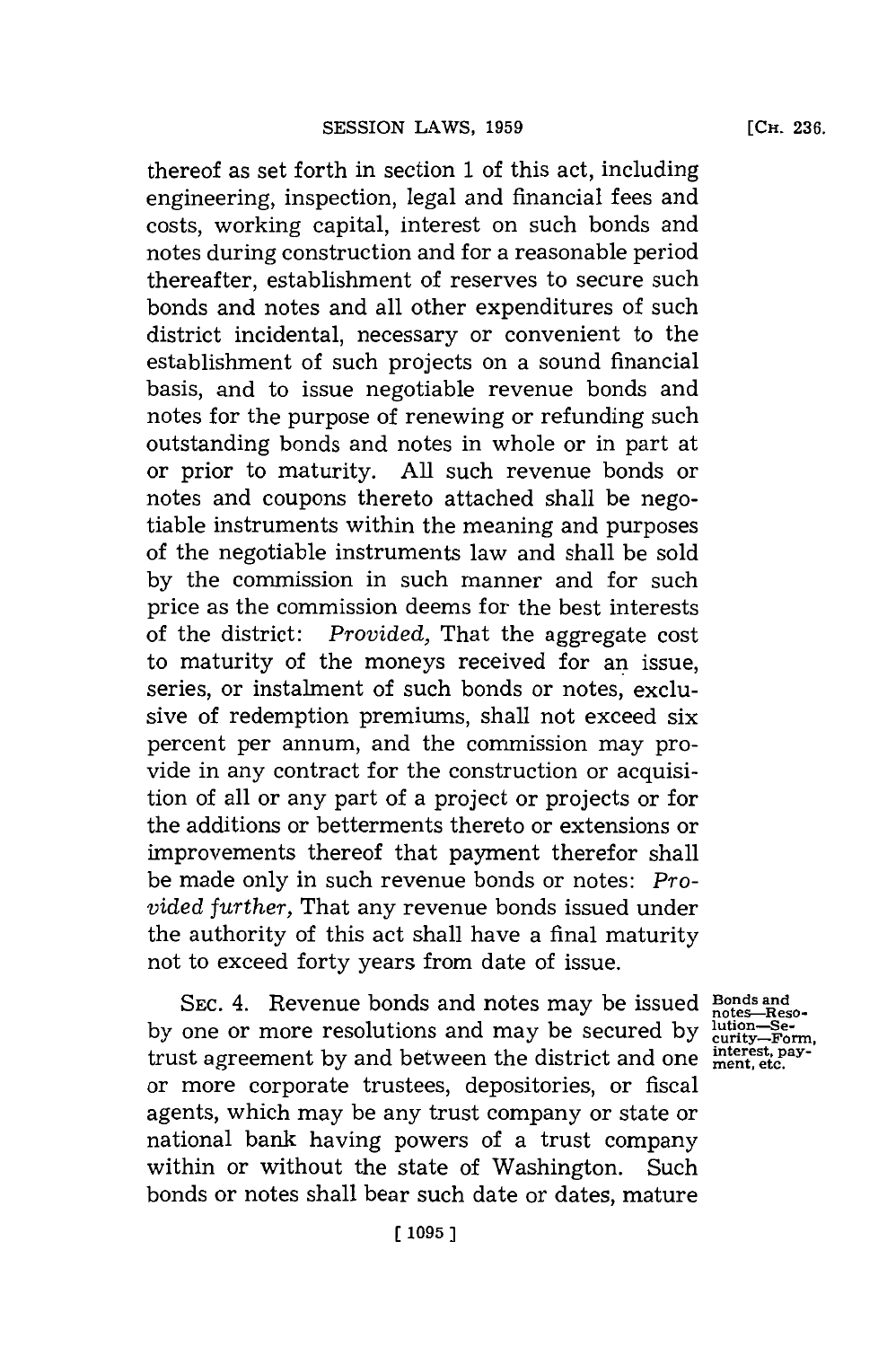at such time or times, bear interest at such rate or rates not exceeding six percent per annum, be in such denominations, be in such form either coupon or registered, carry such registration privileges, be executed in such manner, be payable in such medium of payment at such place or places within or without the state of Washington, and be subject to such terms of redemption and at such redemption premiums as such resolution, resolutions, or trust agreements may provide. No proceedings for the issuance of such bonds or notes shall be required other than those required **by** the provisions of this act, and none of the provisions of any other laws relative to the terms and conditions for the issuance, payment, redemption, registration, sale or delivery of bonds of public bodies, corporation, or political subdivisions of this state shall be applicable to bonds or notes issued **by** port districts pursuant to this act.

**covenants to** SEC. 5. Any resolution, resolutions, or trust safeguard agreements authorizing the issuance of any bonds and secure and secure **agreements** authorizing the issuance of any bonds and secure are notes and **bonds** bonds and **are used** and **area** used in the area used in the area used in the area units and  $\alpha$ **notes.** or notes of a port district may contain covenants and agreements on the part of the district to protect and safeguard the security and payment of such bonds or notes, which shall be a part of the contract with the holders of such obligations thereby authorized as to:

> **(1)** Pledging all or any part of the revenues, income, receipts, profits and other moneys derived **by** the district issuing-such obligations from the ownership, operation, management, lease, or sale of any one or more of the projects constructed from the proceeds thereof to secure the payment of bonds or notes;

> (2) The establishment and collection of rates, rentals, tolls, charges, license, and other fees to be charged **by** the district and the amounts to be raised in each year for the services and commodities sold, leased, furnished, or supplied **by** any one or more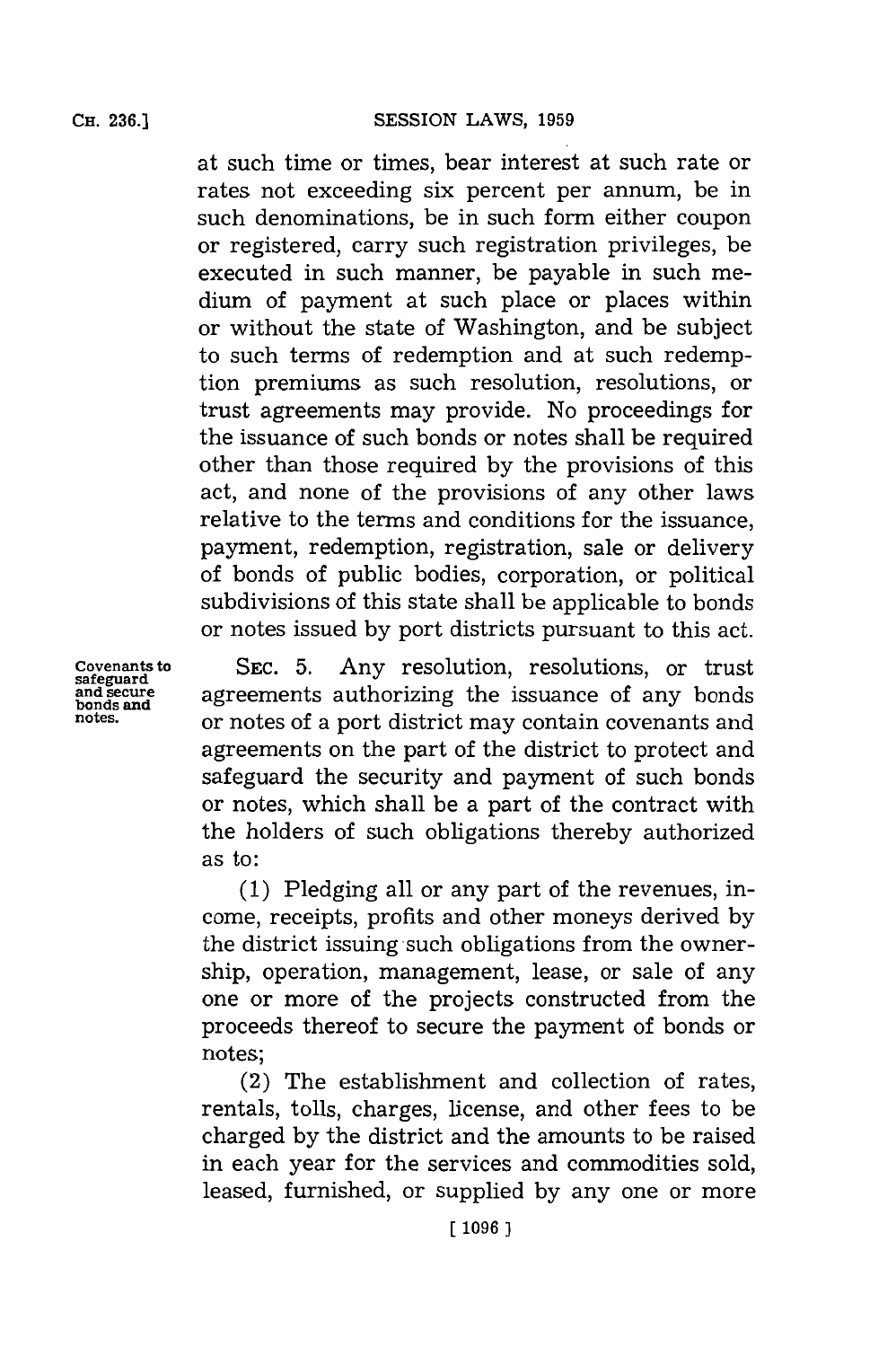of the projects established from the proceeds of such Covenants to obligations, and the deposit, use, and disposition of **and notes**. the revenues of the district received therefrom;

**(3)** The setting aside of reserves or sinking funds for such obligations, and the deposit, investment, and disposition thereof;

(4) Limitations on the purpose or purposes to which the proceeds of sale of any issue of bonds or notes then or thereafter issued payable from the revenues of any such project or projects may be applied, and pledging such proceeds to secure the payment of such bonds or notes;

**(5)** Limitations on the issuance of additional revenue bonds or notes of the district, the terms and conditions upon which such additional revenue bonds or notes may be issued and secured, and the refunding of outstanding or other bonds or notes;

**(6)** The procedure, if any, **by** which the terms of any contract with bondholders may be amended or abrogated, the amount of bonds or notes the holders of which must consent thereto, and the manner in which such consent may be given;

**(7)** Limitations on the amount of moneys derived from any project or projects to be expended for operating, administrative or other expenses of the district in connection with any such project or projects;

**(8)** The employment of independent auditors and engineers or other technical consultants to advise and assist the district in the operation, management, and improvement of any project or projects;

**(9)** Limitations or prohibitions on rendering free service in connection with any project or projects;

**(10)** Specifying conditions constituting events of default and vesting in one or more trustees including trustees which may be appointed **by** the bondholders and noteholders, such special rights, property rights, powers, and duties with respect to the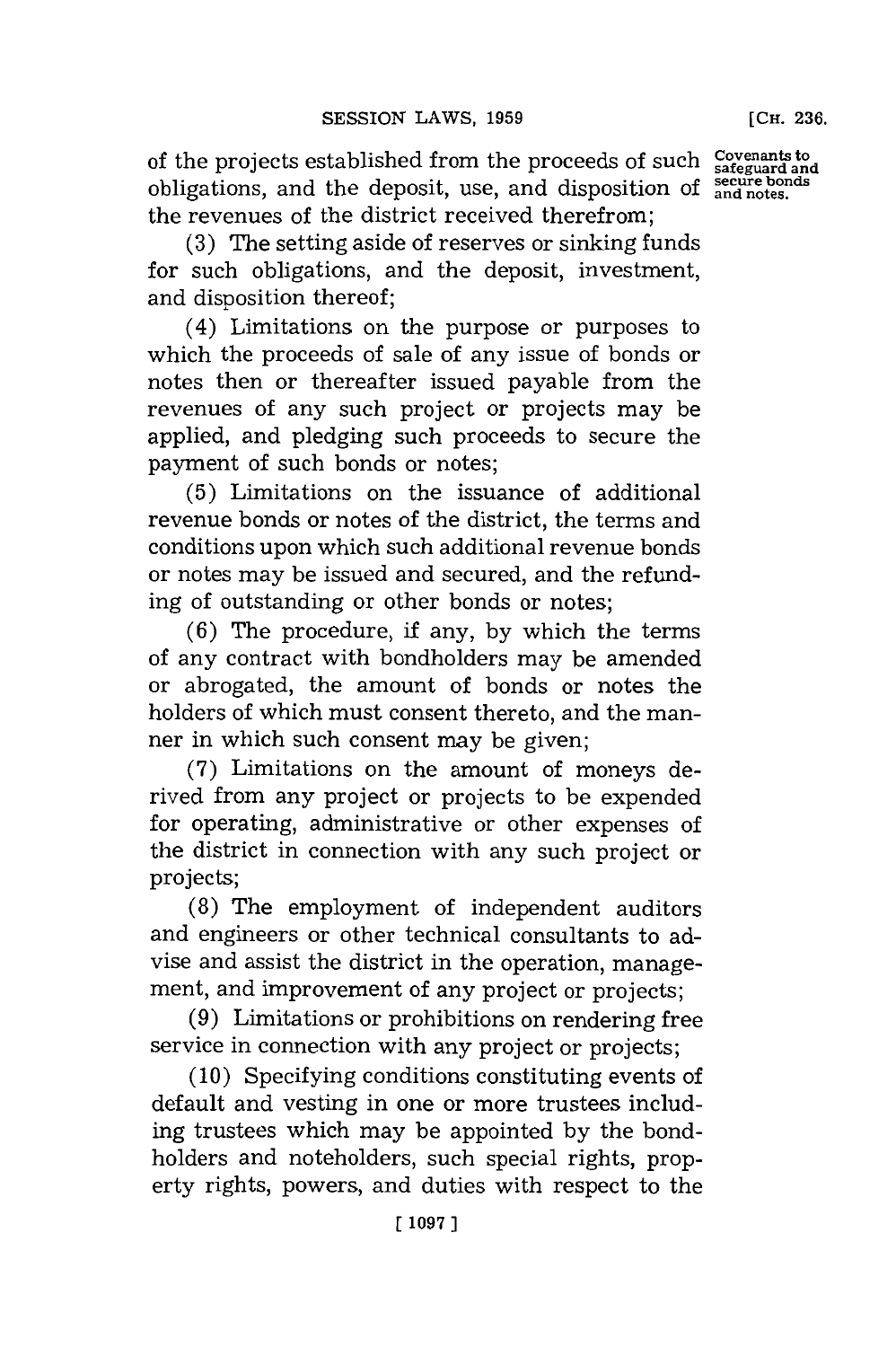property and revenues of any project or projects as the commission of the district may deem advisable the better to secure the payment of such bonds and notes;

**(11)** Prescribing conditions controlling the acquisition, sale, lease, or other disposition of real and personal property used or useful in connection with any project or projects, the amount and kinds of policies of insurance to be carried **by** the district in connection therewith, and the use and disposition of the proceeds of policies of insurance; and

(12) Any other matters of like or different character which in any way affect the security or protection of bonds or notes of the district.

**Notes. SEC. 6. A** district shall have power from time to time to issue bond anticipation revenue notes (herein referred to as notes), and from time to time to issue renewal notes, such notes in any case to mature not later than six years from the date of incurring the indebtedness represented thereby in an amount not exceeding in the aggregate at any time outstanding the amount of revenue bonds then or theretofore authorized but not issued. Payment of such notes shall be made from any moneys or revenue which the district may have available for such purpose or the proceeds of the sale of revenue bonds of the district, or such notes may be exchanged **for** a like amount of such revenue bonds bearing the same or a lower or higher rate of interest than that borne **by** such notes.

> **All** notes may be issued and sold in the same manner as revenue bonds. Any district shall have power to make contracts for the future sale from time to time of notes on terms and conditions stated in such contracts, and the district shall have power to pay such consideration as it shall deem proper for any commitments to purchase notes in the future. Such notes may also be collaterally secured **by**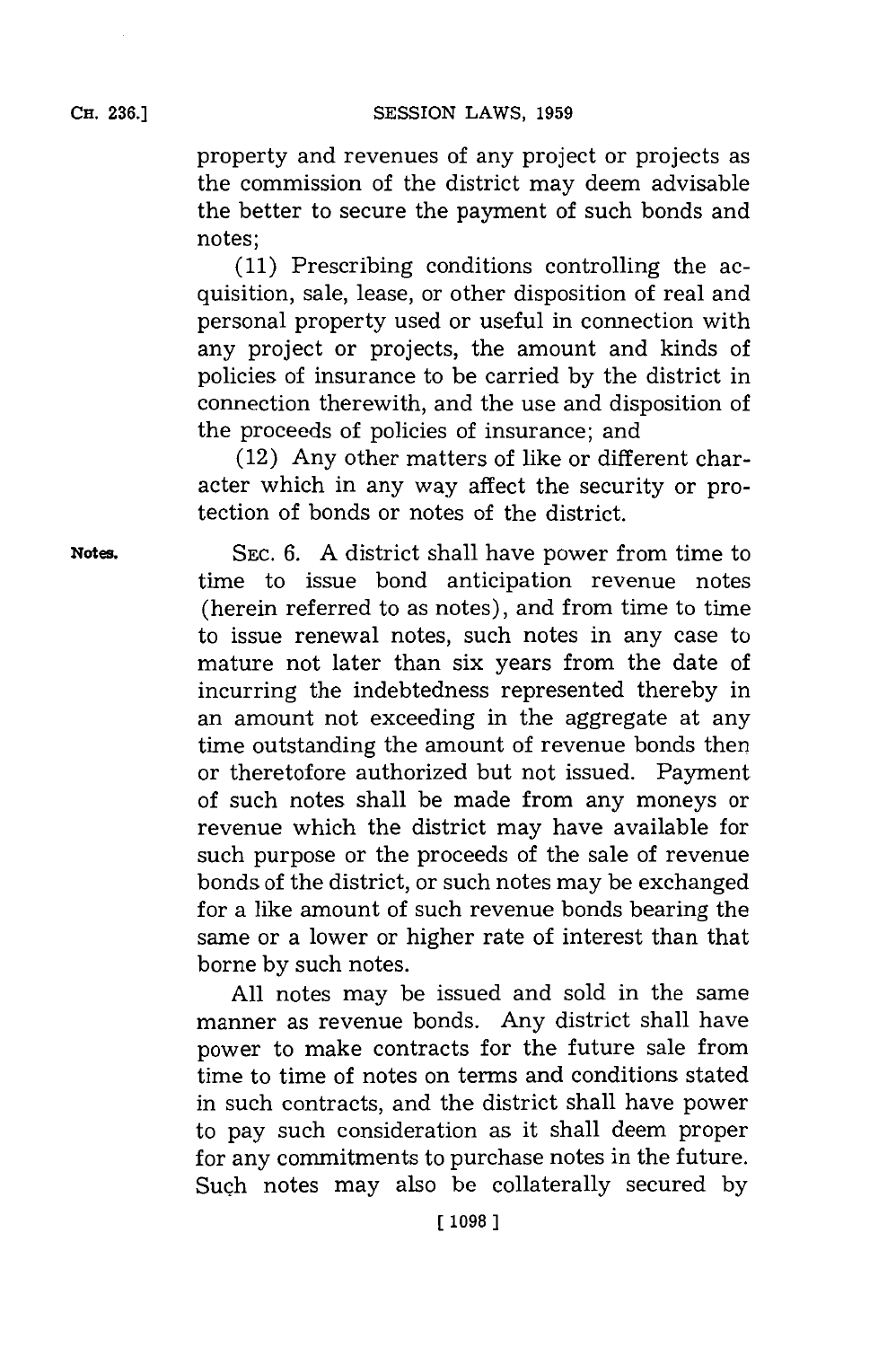pledges and deposits with a bank or trust company, in trust for the payment of said notes, of revenue bonds in an aggregate amount at least equal to the amount of such notes and, in any event, in amount deemed **by** the district sufficient to provide for the payment of the notes in full at the maturity thereof. The district may provide in such collateral agreement that the notes may be exchanged for revenue bonds held as collateral security for the notes, or that the trustee may sell the revenue bonds if the notes are not otherwise paid at maturity and apply the proceeds of such sale to the payment of the notes. Such notes shall bear interest at a rate or rates not exceeding six percent per annum and shall not be sold at a price that will cause the interest cost on the money received therefrom to exceed six percent per annum.

SEC. 7. Revenue bonds and notes issued under sources bonds the provisions of this act shall be payable solely from the revenues, income, receipts, profits, charges, fees, **charges to be established.** rentals, and moneys received or derived **by** or through the ownership, operation, sale, lease, or other disposition in whole or in part of any project or projects authorized under the provisions of this act, or through the issuance of refunding bonds or notes, and the commission of any district issuing revenue bonds or notes under the authority of this act shall establish, maintain, and collect rates, tolls, rents, and charges from time to time so long as any of such revenue bonds are outstanding and unpaid for all services sold, furnished, or supplied **by** or through any such project or projects sufficient to produce an amount, together with any other moneys of the district available and dedicated to such purpose, to pay the principal of and interest and premium, **if** any, on all revenue bonds and notes payable from the revenues of any project or projects as the same may respectively fall due in accordance with

**and notes pay- able fromn-Rates and**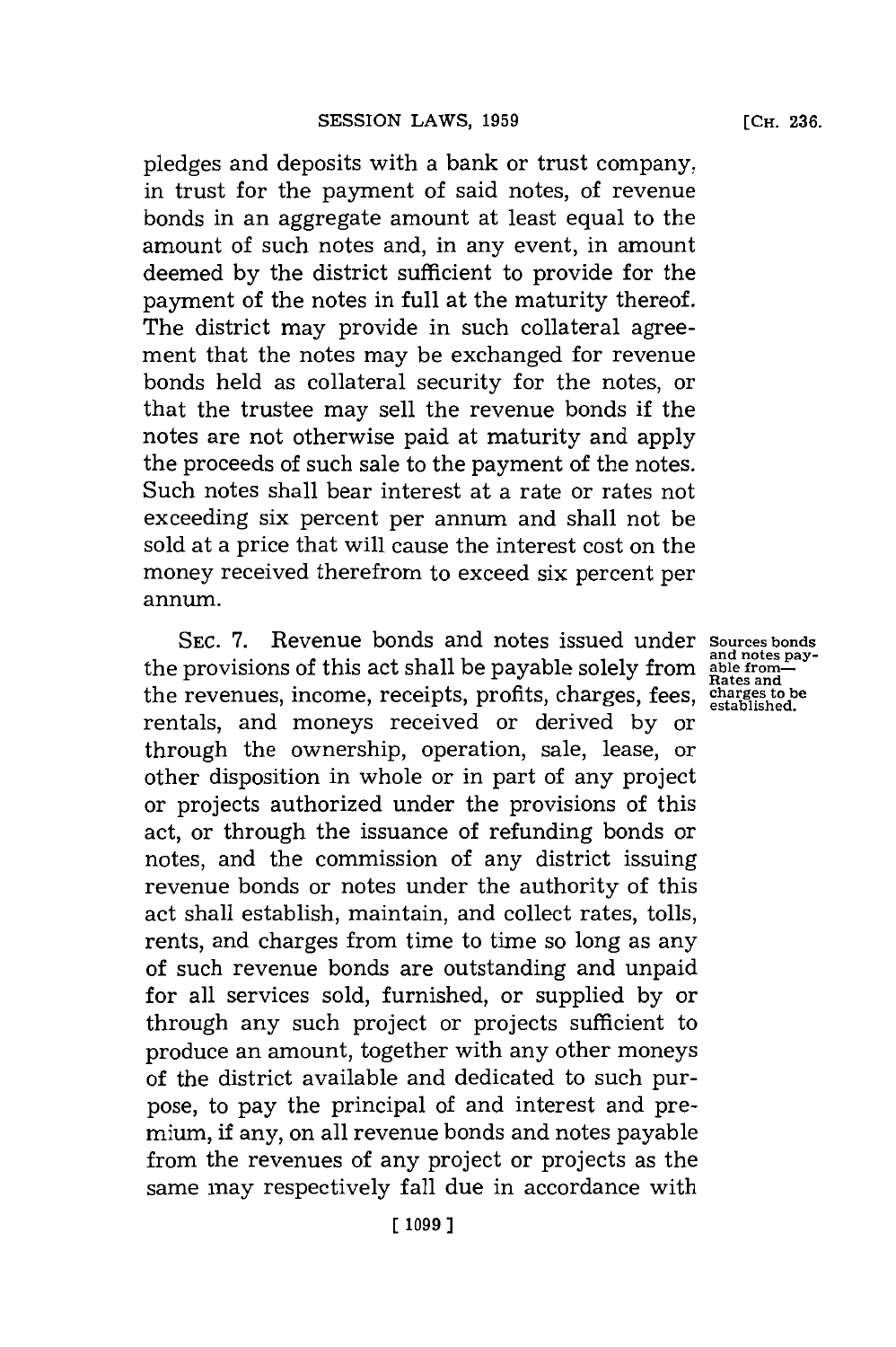**SESSION LAWS, 1959** 

the terms of the resolution or resolutions or trust agreement authorizing the issuance and securing the payment of such obligations.

**Special funds and accounts -Disposition.**

**SEC. 8.** The resolution, resolutions, or trust agreement providing for the issuance of revenue bonds or notes pursuant to the provisions of this act shall create and establish a special fund of the district into which the district shall be obligated to deposit as collected all income, revenues, receipts, and profits derived **by** the district through the ownership and operation of any project or projects acquired or constructed from the proceeds of the sale of such revenue bonds or notes: *Provided,* That additional separate special funds or accounts may be created **by** such resolution or trust agreement into which the district may obligate itself to deposit the proceeds of the sale of such revenue bonds and notes, the proceeds of the sale or other disposition in whole or in part of any project or projects, the proceeds of any policies of insurance on such projects, and any other additional moneys received **by** the district and applicable to such projects. **All** such moneys shall be held **by** the district, the depositories and trustees of such funds and accounts, in trust for the equal and ratable benefit and security of the holders from time to time of the revenue bonds and notes issued pursuant to the resolution, resolutions, or trust agreement establishing such special funds or accounts, and shall be collected, held, deposited, and disbursed solely for the acquisition, construction, operation, maintenance, renewal, replacement, improvement, extension, and betterment of such project or projects and the payment of the principal of and interest and premium, if any, on the revenue bonds and notes issued pursuant to such resolution, resolutions, or trust agreements, and the creation and maintenance of reasonable reserves for all such purposes: *Provided, however,* That the district may in its discre-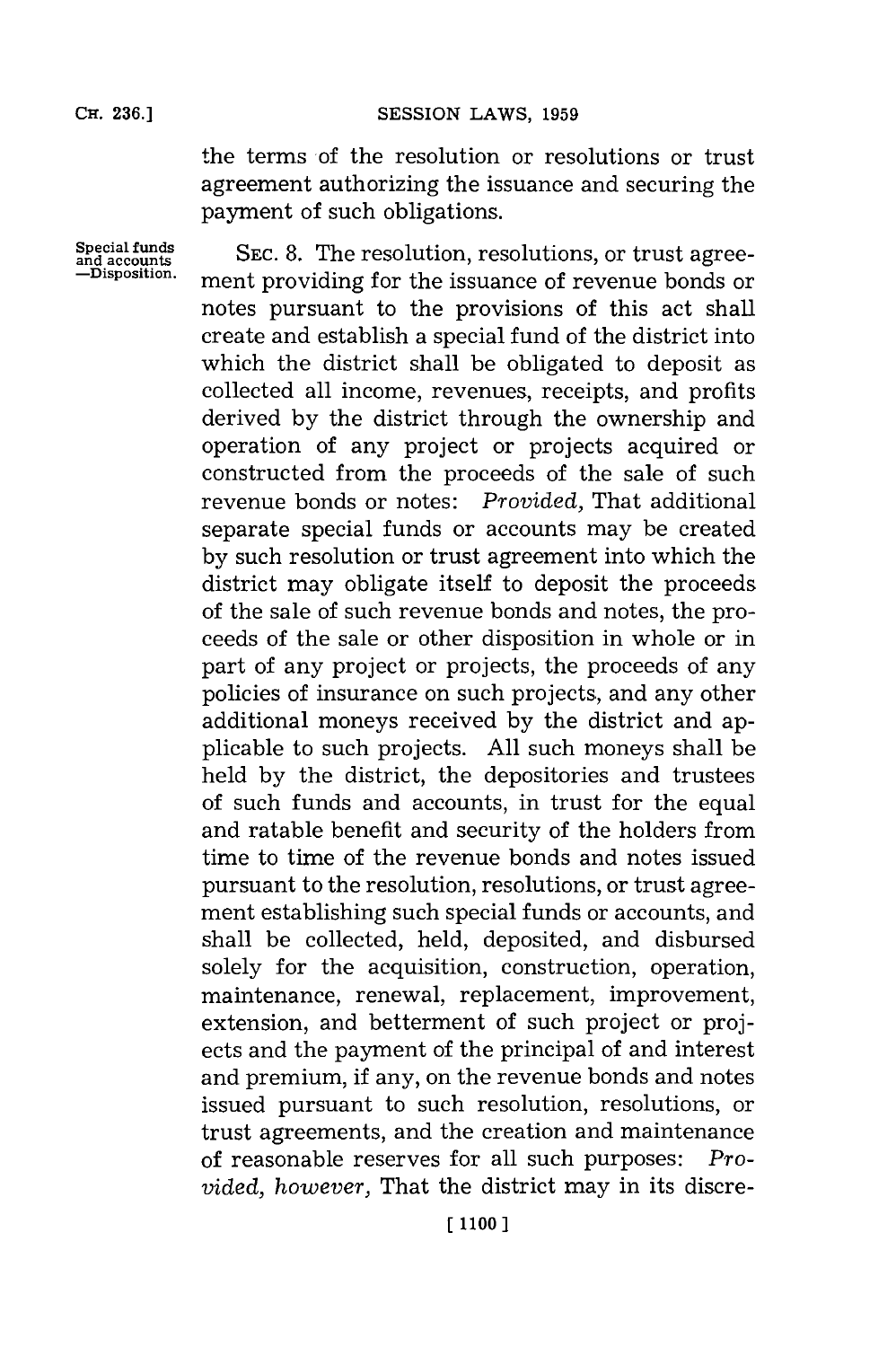tion and subject to any agreements with the holders of such revenue bonds and notes expend amounts of such moneys as are not required for the purposes aforesaid for other corporate purposes of the district.

The district may pledge such moneys or revenues of the district subject to prior pledges thereof, if any, for the payment of such notes and may in addition secure the notes in the same manner as herein provided for revenue bonds.

SEC. 9. It is the intention hereof that any pledge **Pledge** of of revenues, income, receipts, profits, charges, fees, or other moneys made **by** a district for the payment **attaches.** of bonds shall be valid and binding from the time of the adoption of any resolution or the execution of any trust agreement making such pledge notwithstanding the fact that there may not then be any simultaneous delivery thereof, that the revenues, income, receipts, profits, charges, fees, and other moneys so pledged shall as soon as received **by** the district immediately be subject to the lien of such pledge without the physical delivery thereof and without further act, and that the lien of any such pledge shall be valid and binding as against all parties having claims of any kind in tort, contract, or otherwise against the district irrespective of whether such parties have notice thereof. Neither the resolution, resolutions, or trust agreement authorizing revenue bonds or notes nor any other instrument **by** which such a pledge is created need be recorded to be effective.

**SEC. 10.** Neither the members of a commission SEC. 10. Neither the members of a commission No personal<br>nor any person executing revenue bonds or notes bonds or notes shall be liable personally on such bonds or notes, or be subject to any personal liability or accountability **by** reason of the issuance thereof.

**moneys, when, bindin**binding—<br>When lien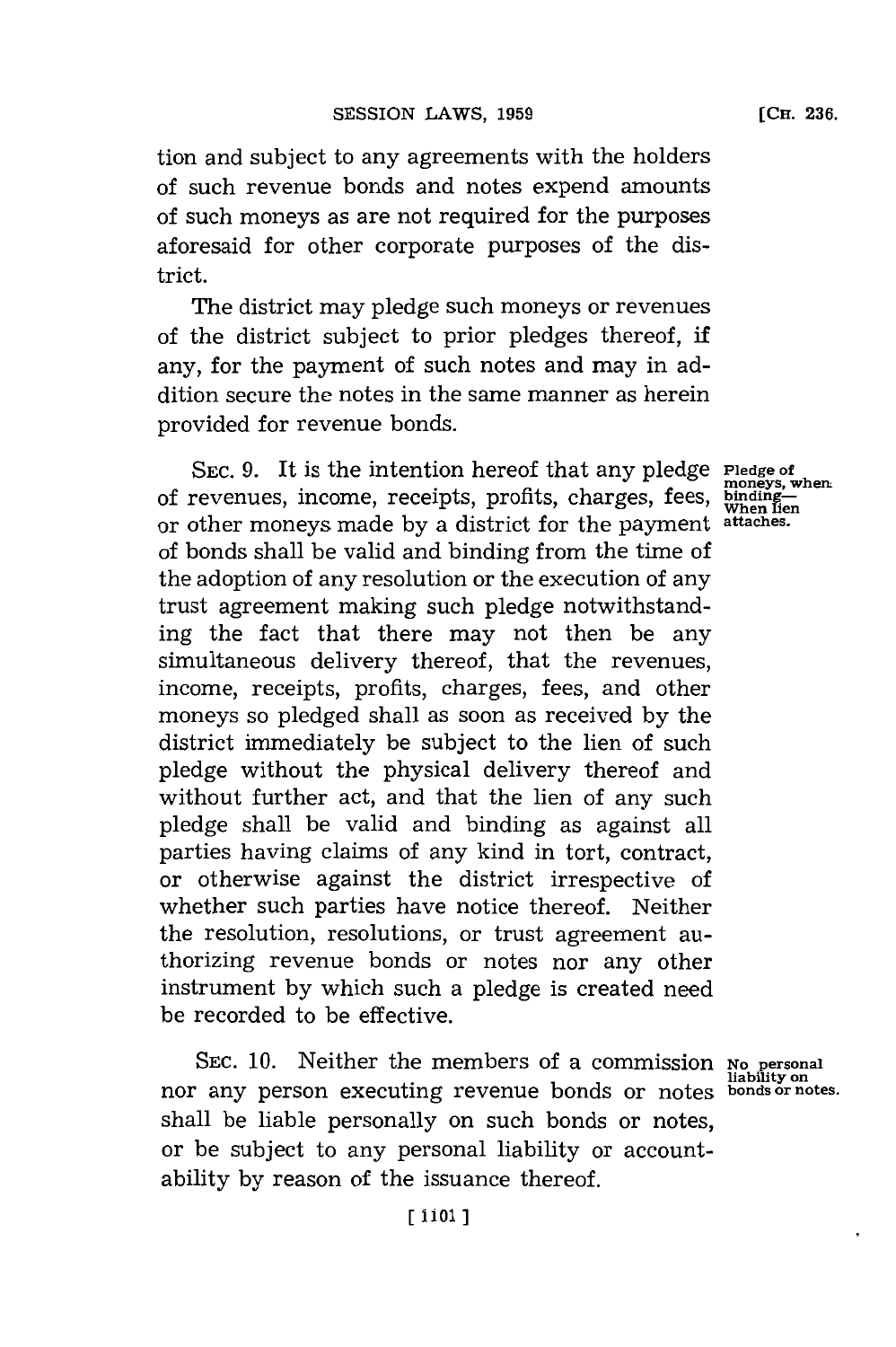SESSION LAWS, 1959

District may **SEC. 11.** A district shall have power out of any purchase<br>bonds or **funds** evoluable thangfor to purchase povenue bonds **bonds** or **funds** available therefor to purchase revenue bonds or notes of such district. Any bonds or notes so purchased may be held, canceled, or resold **by** the district subject to and in accordance with any resolution or resolutions or trust agreements with bondholders.

Covenants SEC. 12. The state of Washington does hereby covenant and agree with the holders of revenue bonds or notes issued **by** a district under the authority of this act that the state will not limit or alter the rights hereby vested in a district to acquire, maintain, construct, reconstruct, improve, extend, add to, better and operate the projects authorized to be constructed or acquired under the provisions hereof and to establish, collect, and pledge such rates, rentals, tolls, charges, license, and other fees as may be convenient or necessary to produce sufficient revenue to meet the expense of maintenance and operation of such projects and to fulfill the terms of any agreements made with holders of such revenue bonds and notes or in any way impair the rights and remedies of bondholders and noteholders until the bonds or notes together with interest thereon, with interest on any unpaid instalments of interest, and all cost and expenses in connection with any action or proceedings **by** or on behalf of the bondholders or noteholders, are fully met and discharged. The provisions of this act and of the resolutions, trust agreements and proceedings authorizing revenue bonds and notes hereunder shall constitute a contract with the holders of said bonds and notes.

**pojeigtios,** SEC. **13.** The revenue bonds, revenue notes, and **alone,** any other obligations of a district issued under the authority of this act shall not be a debt of the state of Washington or of any political subdivision of this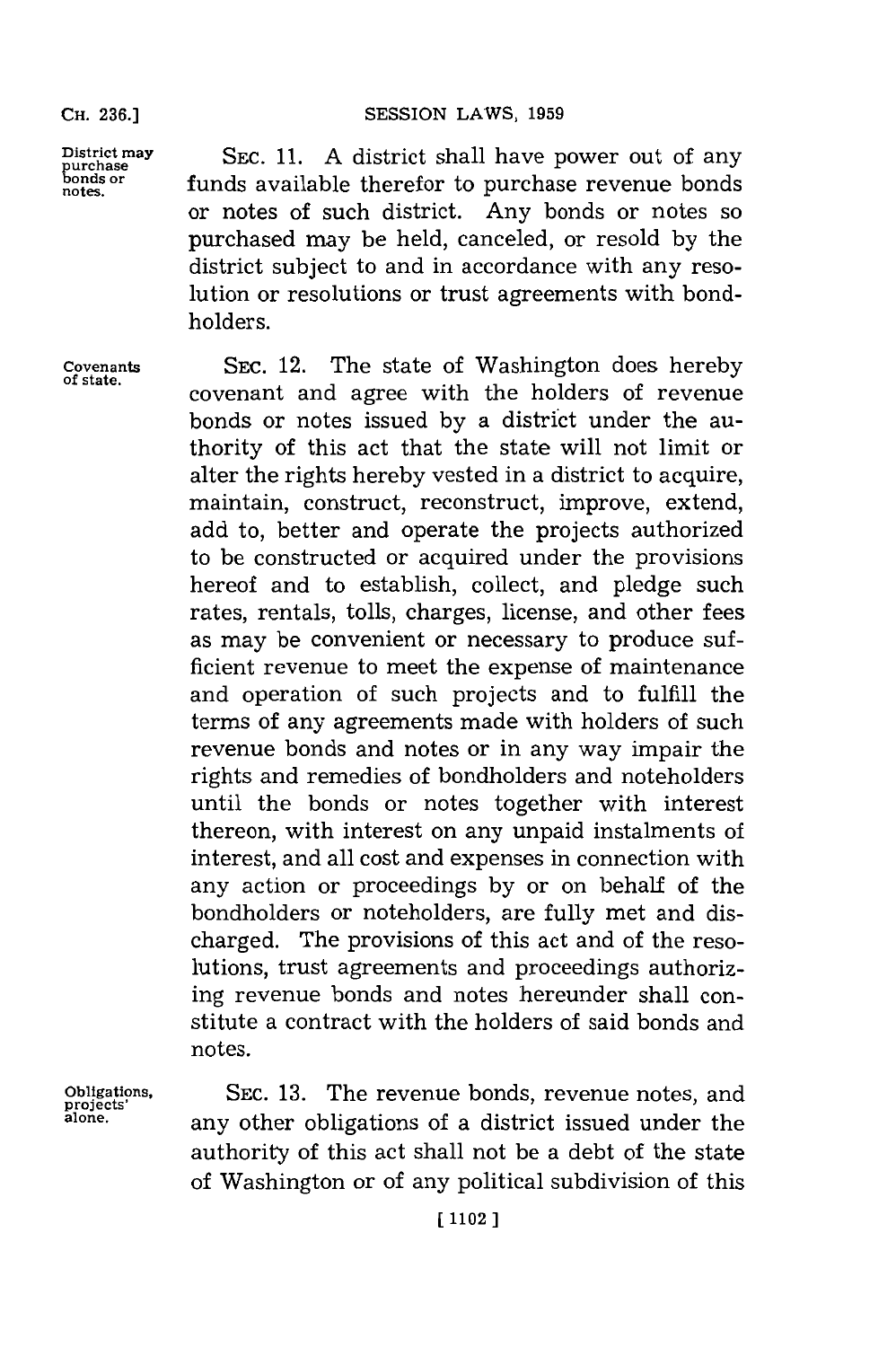state, nor shall such obligations be considered indebtedness of the port district issuing same within any constitutional, statutory, or other limitation of indebtedness, and neither the state nor any political subdivision thereof, including the port district issuing such revenue bonds or notes, shall ever become obligated to levy ad valorem taxes on any taxable property within the state for the payment of such revenue bonds and notes, but such revenue bonds and notes shall be payable solely from and shall be a charge only upon the revenues and other funds of the project or projects pledged to the payment thereof **by** the proceedings authorizing the issuance of such bonds and notes.

SEC. 14. Prior to the issuance and delivery of Registration of **bonds** or notes under the authority of this notes-Prima<br> **postes-Prima facie validity** act, such revenue bonds or notes and a certified copy of the resolution, resolutions, or trust agreements authorizing such revenue bonds or notes shall be forwarded **by** the port commission to the state auditor together with any additional information requested **by** him, and when such revenue bonds or notes have been examined they shall be registered **by** the auditor in books to be kept **by** him for that purpose, and a certificate of registration shall be endorsed upon each such revenue bond or note and signed **by** the auditor or a deputy appointed **by** him for that purpose.

Revenue bonds or notes so registered shall then be prima facie valid and binding obligations of the port district in accordance with the terms thereof, notwithstanding any defect or irregularity in the proceedings for the authorization and issuance of such revenue bonds or notes or in the sale, execution or delivery thereof or in the application of the proceeds thereof.

**SEC. 15.** Revenue bonds and notes issued under the authority of this act are made securities in which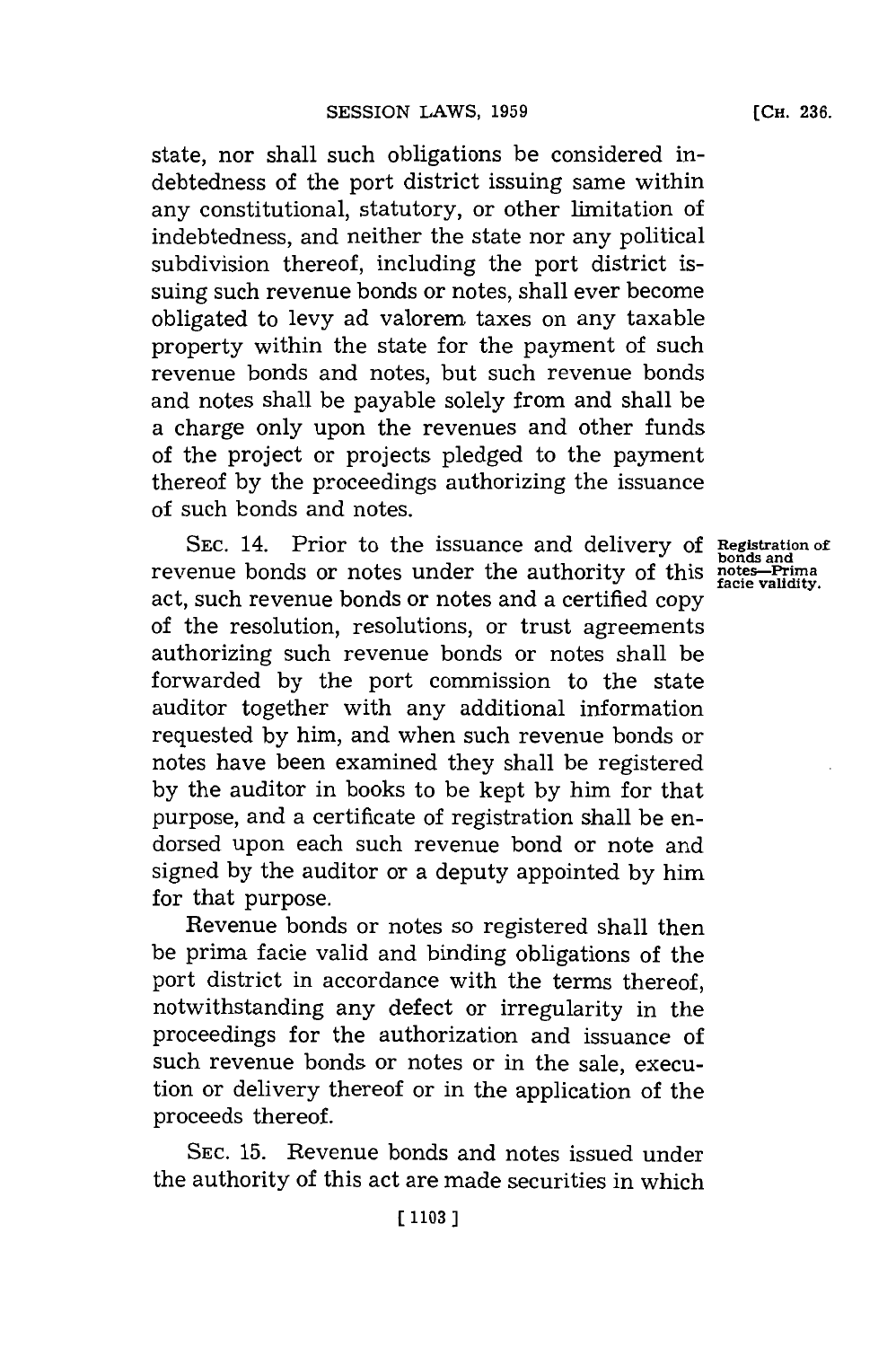Bonds and all public officers and bodies of this state, all mu**notes as legal** alpublic ofcr n oiso hssae l u **investment** nicipalities n municipal subdivisionsanalote **and security.** n n l te political subdivisions of this state, all insurance companies and associations and other persons carrying on an insurance business, all banks, bankers, trust companies, savings banks, and savings associations, including savings and loan associations, building and loan associations, investment companies and other persons carrying on a banking business, all administrators, guardians, executors, trustees and other fiduciaries, and all other persons whatsoever who are now or may hereafter be authorized to invest in bonds or other obligations of the state, may properly and legally invest funds, including capital, in their control or belonging to them. Such bonds and notes are also made securities which may be deposited with and shall be received **by** all public officers and bodies of this state, all municipalities, municipal subdivisions, and other political subdivisions of this state for any purpose for which the deposit of bonds or other obligations of this state is now or may hereafter be authorized.

Projects de-<br>clared public<br>purposes—<br>Tax exempt.

SEC. 16. It is found, determined, and declared **purposes-** that the creation and establishment of projects au-**Tax exempt.** thorized **by** this act are in all respects for the benefit of the people of the state of Washington, for the improvement of their welfare and prosperity, and for the promotion of intrastate, interstate, and foreign commerce, the transportation of freight, commercial, and passenger traffic, is a public purpose, that such projects operated **by** port districts are essential parts of the public transportation system, and that such districts will be performing essential governmental functions in the exercise of the powers conferred upon them **by** this act; and the state of Washington covenants with the holders of revenue bonds and notes that port districts shall not be required to pay any taxes or assessments, or other governmental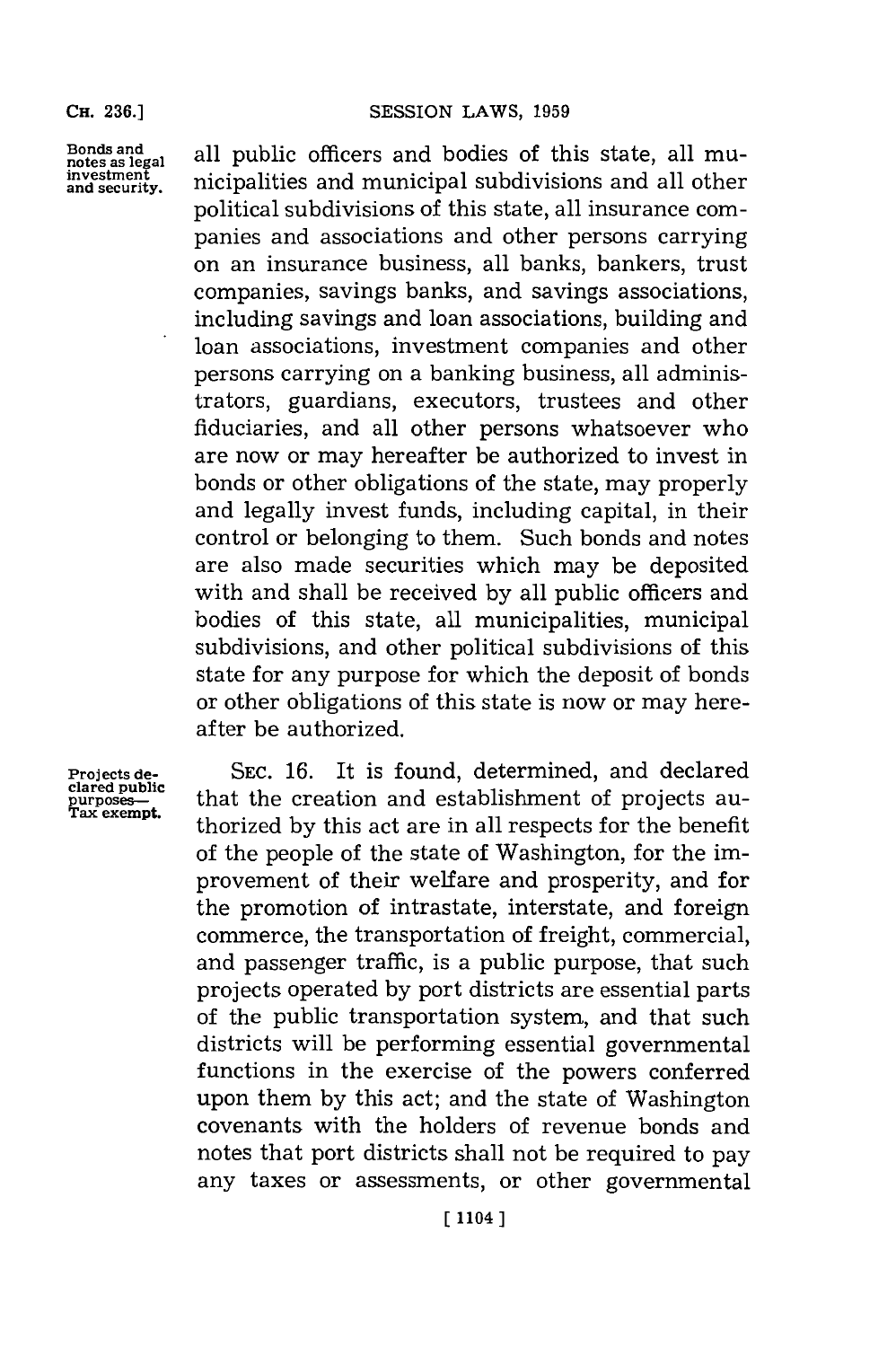charges in lieu thereof, upon any of the property acquired **by** them or under their respective jurisdictions, control, possession, or supervision, upon the activities of port districts in the operation and maintenance of such projects, or upon any charges, fees, rentals, revenues, or other income received **by** such districts from such projects and that the revenue bonds and notes of port districts and the income therefrom shall at all times be exempt from all taxation in the state of Washington, except transfer, inheritance, and estate taxes. This section shall constitute a covenant and agreement with the holders of all revenue bonds and notes issued **by** port districts pursuant to the provisions of this act.

SEC. 17. In the acquisition, construction, recon- Acquisition of struction, improvement, extension, or betterment of *rights*, au-<br>struction, improvement, extension, or betterment of *rights*, auany project or projects authorized under the provisions of this act any port district creating and establishing any such project or projects may have and exercise all of the powers heretofore or hereafter granted to port districts for corporate purposes and, in addition thereto, may acquire **by** gift or grant, lease, purchase, or condemnation any public and private property, franchises and property rights, including state, county, and school lands and property, and littoral and water rights whether or not any such property is then devoted to public or quasi public proprietary or governmental use: *Provided,* That the court shall find that the proposed condemnation of any property already devoted to a public use is for a higher public use, and may **by** appropriate contracts with any city, county, or other political subdivision of the state, with the state and any department of the government of the state (hereinafter referred to collectively as public agencies), or with any department, instrumentality or agency of the United States, acquire title to or the use of existing roads, streets, parkways, avenues,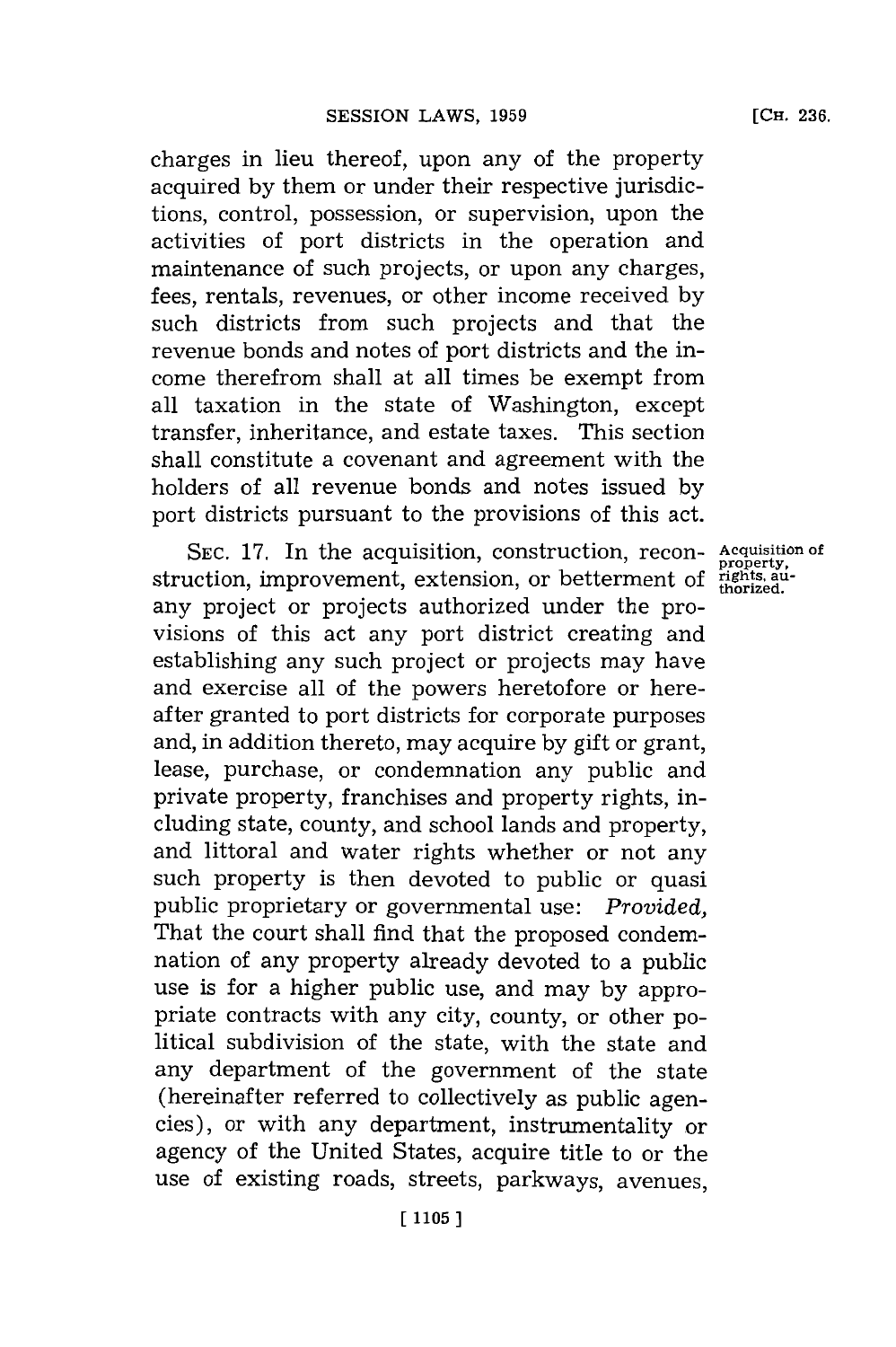or highways or the closing of any roads, streets, parkways, avenues, or highways as may be necessary or convenient to the acquisition, construction, or operation of any such project or projects under such terms and conditions as may be mutually agreed upon. **All** public agencies are authorized to enter into contracts with port districts for the aforesaid purposes.

**Contracts by** SEc. **18.** Any public agency, including without public<br>agencies **limitation the aeronautics commission**, the depart-<br>with district ment of highways and the state toll bridge authority. ment of highways and the state toll bridge authority, may contract with any port district, constructing a project or projects under the authority of this act, for the contribution of moneys or real or personal property in aid of the construction of such projects, or for the furnishing of engineering, legal, police, and fire protection, and all other services necessary or convenient to the acquisition, construction, reconstruction, operation, maintenance, renewal, replacement, improvement, additions to, or extension of any such project or projects, such contracts to run for such period of years and to contain such terms and conditions as the parties thereto shall mutually agree upon. Any public agency, **by** resolution, may authorize the execution of such contracts with a port district and no other authorization on the part of such public agency shall be necessary, any provision of laws or of a city charter to the contrary notwithstanding. Obligations assumed **by** a public agency pursuant to such contracts entered into under the authority of this act shall be included and provided for in each annual budget of such public agency thereafter made until all such obligations have been fully discharged.

**Rules, regula- SEC. 19.** Any port district establishing a project tions—Viola- under the authority of this act may make such by**punishable,** laws, rules, and regulations for the management and use of such project and for the collection of rentals,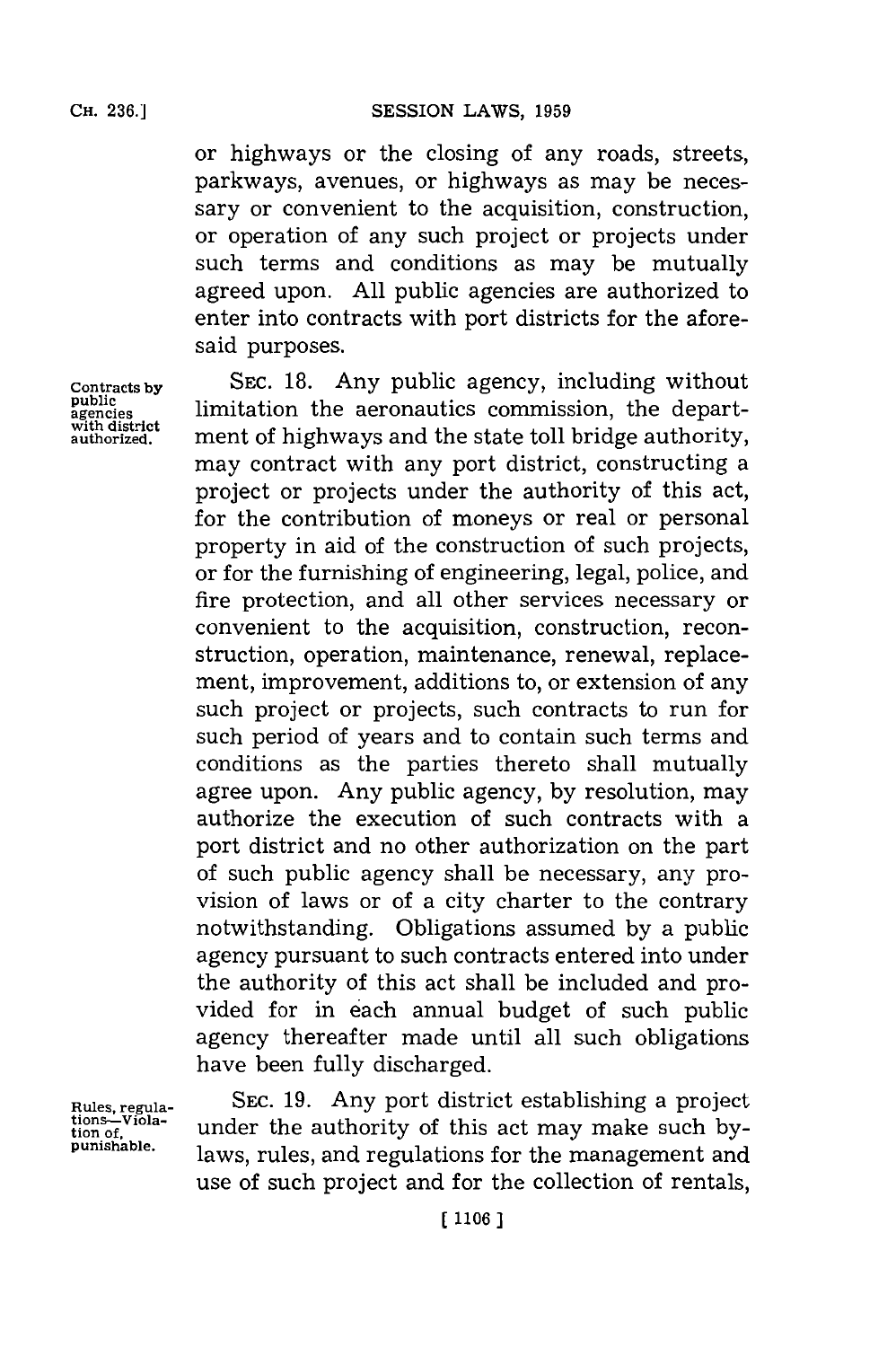tolls, fees, and other charges for services or commodities sold, furnished or supplied through such project, and the violation of any such bylaw, rule, or regulation shall be an offense punishable **by** fine not to exceed one hundred dollars or **by** imprisonment for not longer than thirty days, or both.

**SEC.** 20. In every action against a district for **Civil actions** damages, for injuries to real or personal property, district. or for the destruction thereof, or for personal in- **allegations.** juries or death arising in connection with the acquisition, construction, reconstruction, operation, or maintenance of a project authorized **by** the provisions of this act, the complaint shall contain an allegation that at least thirty days have elapsed since a demand, claim, or claims upon which such action is founded were presented to the secretary of the district, or to its chief executive officer, and that the district has neglected or refused to make an adjustment or payment thereof for thirty days after such presentment.

**SEC. 21.** No action against a district for damages for injuries to real or personal property, or for the  $\frac{\text{Notice of}}{\text{moment}}$ destruction thereof, or for personal injuries or death, **ment.** alleged to have been sustained in connection with the acquisition, construction, reconstruction, operation, or maintenance of a project shall be commenced more than one year after the cause of action therefor shall have accrued nor unless a notice of intention to commence such action and of the time when and place where the damages or personal injuries or death were incurred or sustained, together with a verified statement showing in detail the property alleged to have been damaged or destroyed and the value thereof or the personal injuries alleged to have been sustained and **by** whom, shall have been filed with the secretary of the district in the principal

**Statute of<br>limitations**<br>Notice of